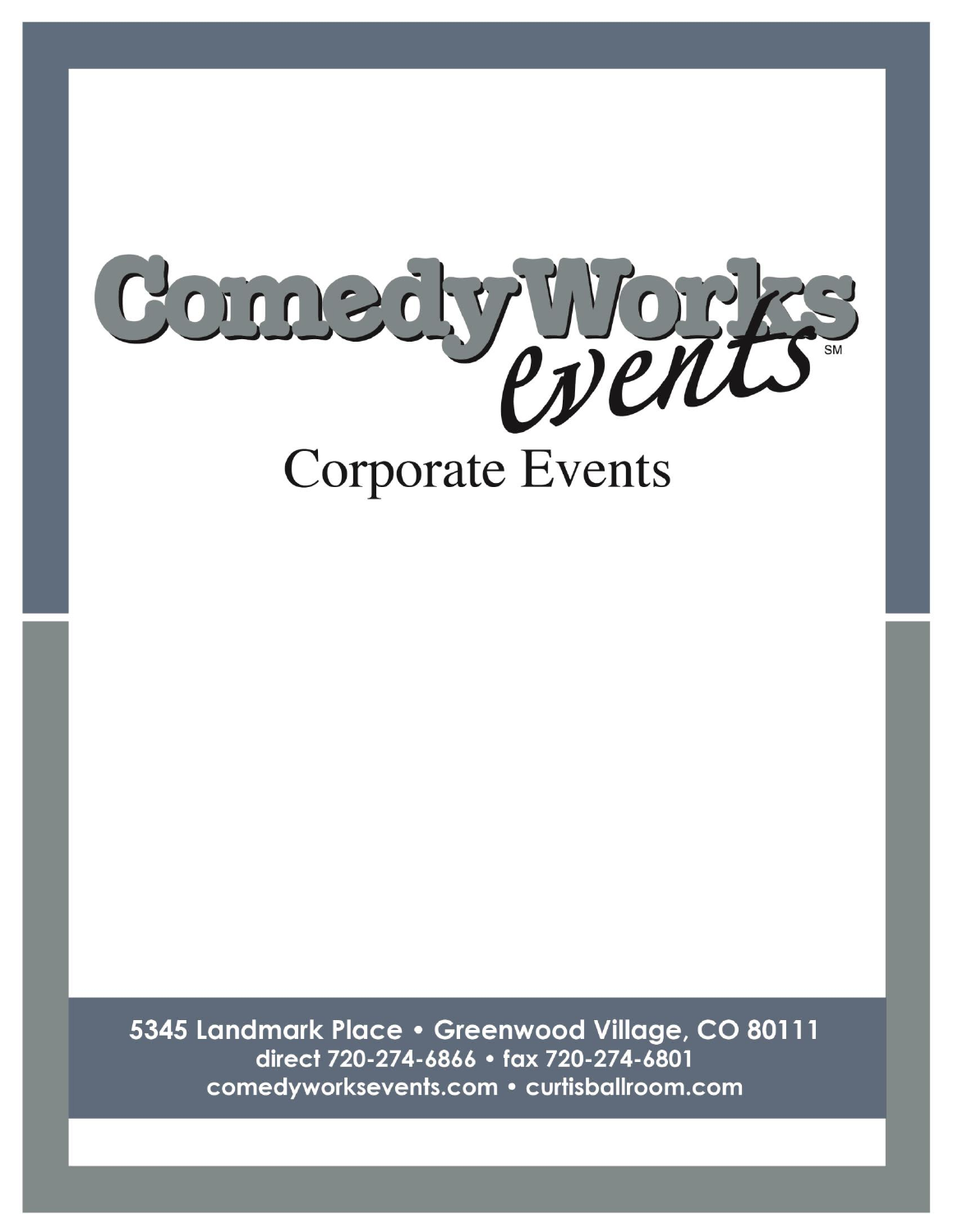Private Rooms

CURTIS BALLROOM - 200 seated guests, 300 reception style H4 - 50 seated guests, 70 reception style HOWLETT - 24 seated guests, 30 reception style Comedy Works Showroom - 450 seated guests

## PRIVATE ROOM INFORMATION

- 60 adult minimum for all events in the ballroom
- Room reservations are definite upon receipt of your deposit(s) *We accept Cash, Checks, Visa, MasterCard, AMEX& Discover*
- Final payment for your event is due at the end of the event
- We supply basic white, black or ivory linens, napkins, tables, chairs, flatware, glassware and china
- *Labor Charge:* 21% will be added to the food and beverage total This covers the hourly wage of all event staff and is not a tip or gratuity for the event staff personnel, as we do not build gratuity into our pricing structure
- *Administrative Fee:*A standard industry charge that covers all pre-event consulting, coordinating, production, administrative overhead, documentation, preparation, and other event management - This charge is applied according to the space(s) you rent
- *Set-up Fee:*Applied to final check for all private rooms

*Curtis Ballroom -\$150 ◦ H4 -\$75 ◦ Howlett -\$50 ◦Showroom - \$225*

• *Sales Tax:* 7.25% will be applied to all charges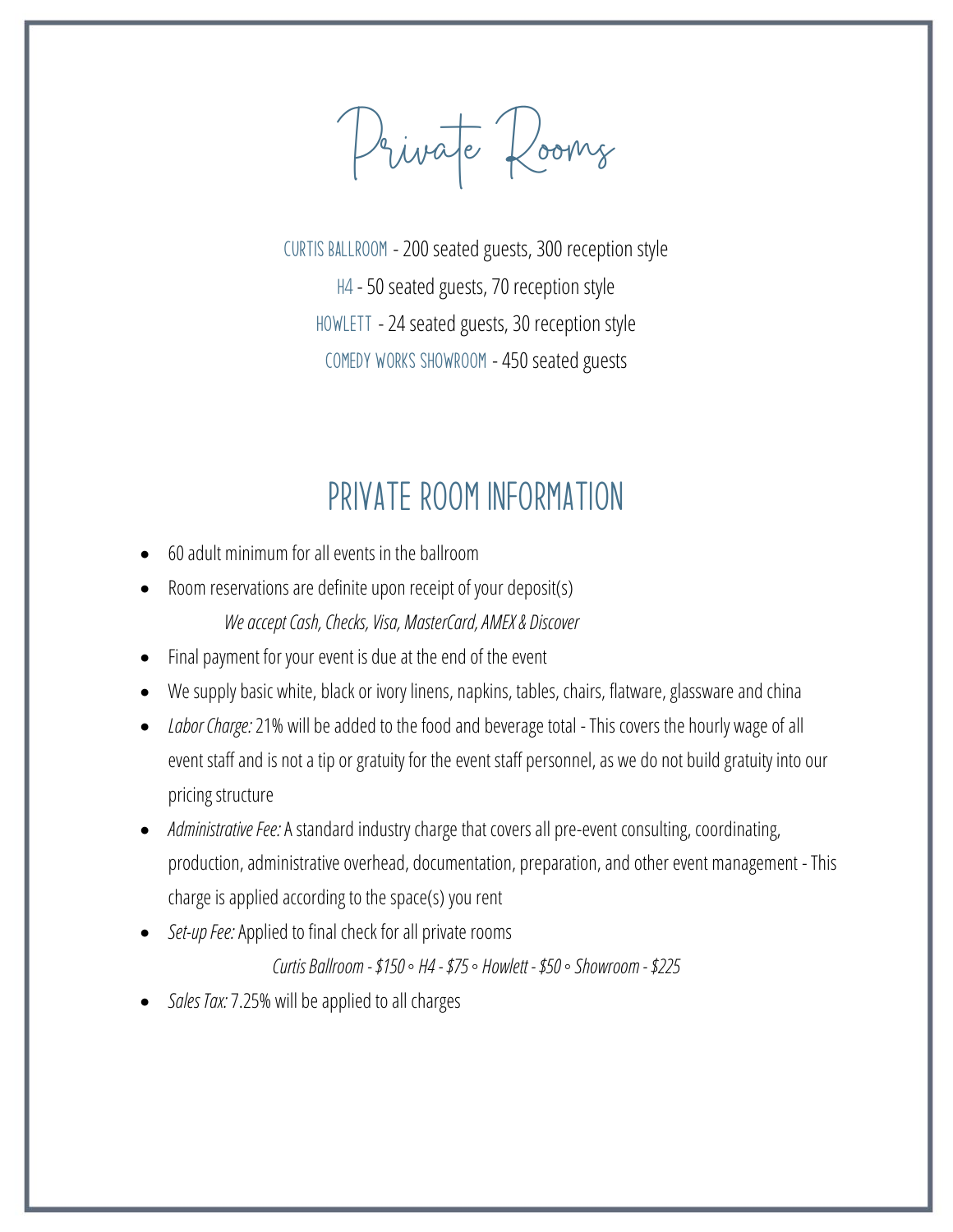Continental Breakfast

#### *\$10per person*

#### Choose Two Items *Additional Items -\$2 per person*

Assorted Bagels & Cream Cheese

Assorted Mini Muffins

English Muffins with Assorted Jam

Assorted Fresh Fruit

Assorted Whole Fruit

Cinnamon Rolls

Assorted Danishes

Croissants

*Served with Butter and Assorted Jams*

Assorted Yogurt Cups

Plain Yogurt with Granola

Cold Cereal Served with Skim or 2% Milk

Assorted Mini Cake Donuts

Hot Oatmeal Served with Milk and Brown Sugar

Breakfast Buffet

*\$14per person*

\* Served with Fresh Fruit and your choice of Mini Muffins OR Croissants \*

Choose Two Items

*Additional Items -\$2 per person*

Scrambled Eggs *Served: Plain, Cheddar Cheese, Cream Cheese or Denver Style*

Crispy Bacon

Sausage Links/Patties

Turkey Sausage

Cinnamon Ham Slices

Huevos Rancheros *Corn Tortillas, Scrambled Eggs, Refried Beans and Vegetarian Green Chili*

Egg & Chorizo Frittata

Assorted Quiche

Bagels & Lox *Capers, Hard Boiled Eggs, Tomato, Lemon Aioli, Red Onion, Roasted Garlic Cream Cheese and Dill*

Hash Browns

Country Potatoes with Roasted Peppers and Onions

Biscuits and Sausage Gravy

Breakfast Burritos with Vegetarian Green Chili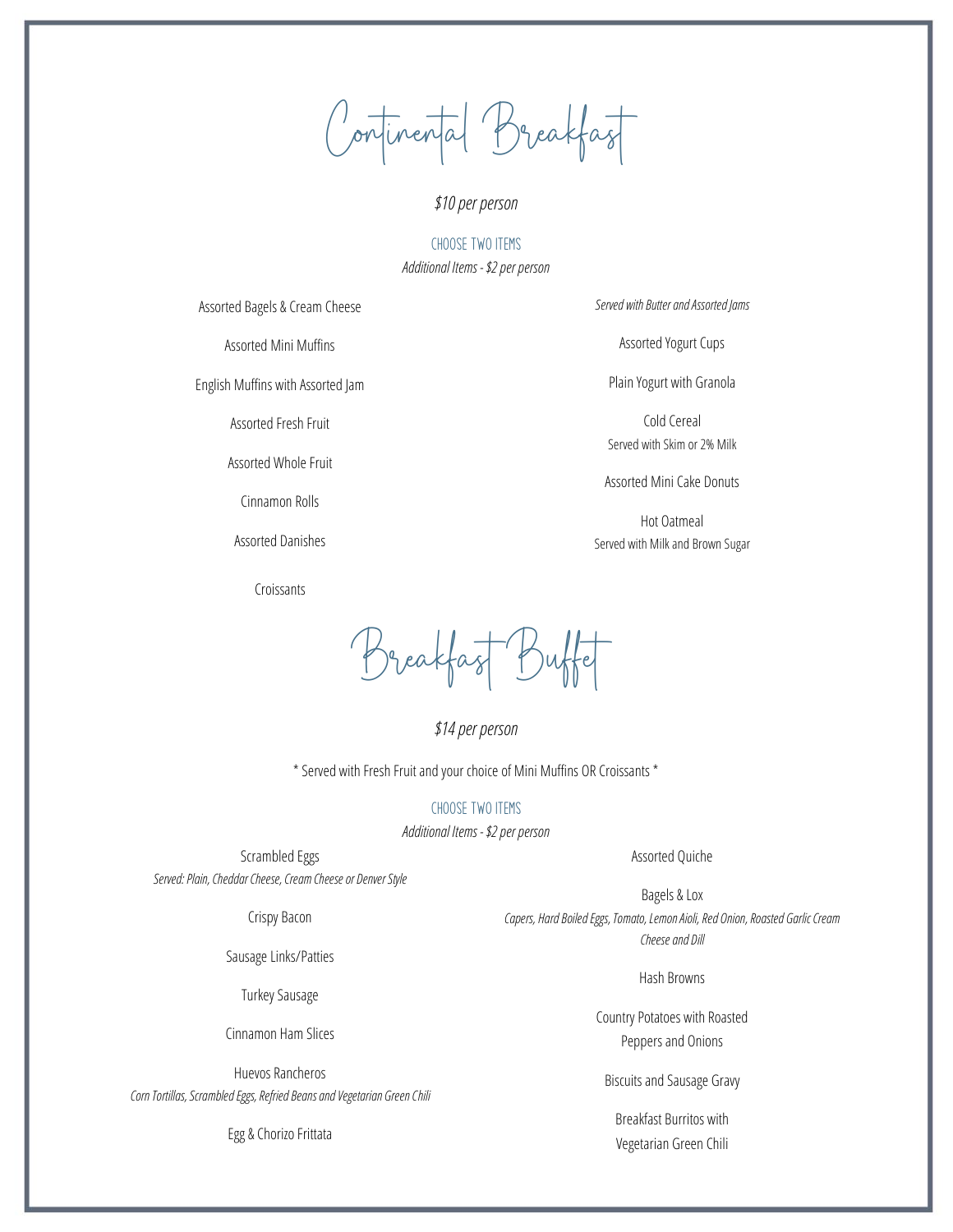# Lunch Buffets

#### **SANDWICHES**

#### *\$15per person*

Turkey Sandwich ◦ Roast Beef Sandwich Ham Sandwich ◦Veggie Sandwich Bag of Chips ◦ Fruit Cup Chocolate Chip Cookie

#### Chili Bar

#### *\$15per person*

Pork Green Chili ◦ Beef & Bean Chili Cheddar Cheese ◦ Chives ◦ Bacon ◦Sour Cream Flour Tortillas ◦ Frito Bags Assorted Cookies

#### SAI AD BAR

#### *\$20per person*

Romaine Lettuce ◦Spinach ◦ Mixed Greens Bacon ◦ Crispy Chicken ◦ Oven Roasted Salmon Cherry Tomatoes ◦ Black Olives ◦ Hard Boiled Eggs Carrots ◦ Cucumbers ◦ Sliced Mushrooms Red Onion ◦Avocado ◦ Croutons ◦ Tortilla Strips Cottage Cheese◦ Cheddar Cheese Feta ◦ Bleu Cheese Crumbles Ranch Dressing ◦ Balsamic Vinaigrette Southwest Ranch Dinner Rolls Assorted Petit Fours

#### **ITALIAN**

*\$20 per person*

Tortellini Bolognese◦ Pesto Penne Pasta Italian Meatballs ◦ Garlic Bread Caesar Salad ◦ Mini Cannoli

## MACARONI & CHFFSF

*\$15per person*

Cheddar Mac ◦ Pepper Jack Mac *Toppings: Bacon, Chives, Tomatoes, Green Chiles, French Fried Onions Jalapeños, Crumbled Potato Chips* Mixed Greens Salad Mini Ghirardelli Chocolate Brownies

### **MEDITERRANEAN**

*\$17per person*

Red Pepper Hummus & Pitas Chips Bruschetta Chicken Mediterranean Salad ◦ Roasted Red Potatoes Baklava

## Fiesta

*\$22 per person*

Chips & Salsa Marinated Chicken & Beef Fajitas with Sautéed Peppers & Onions ◦ Flour **Tortillas** *Toppings: Lettuce, Sour Cream, Guacamole, Cheddar Cheese* Spanish Rice ◦ Churros

## STRFFT TACOS

*\$25per person*

Beef Barbacoa ◦Shredded Chicken Corn Tortillas *Toppings: Black Bean & Corn Salsa, Salsa Verde, Cotija Cheese*, *Avocado Crema, Chipotle Aioli, Lime Wedges* Southwest Salad ◦ Cilantro Lime Rice Sopapillas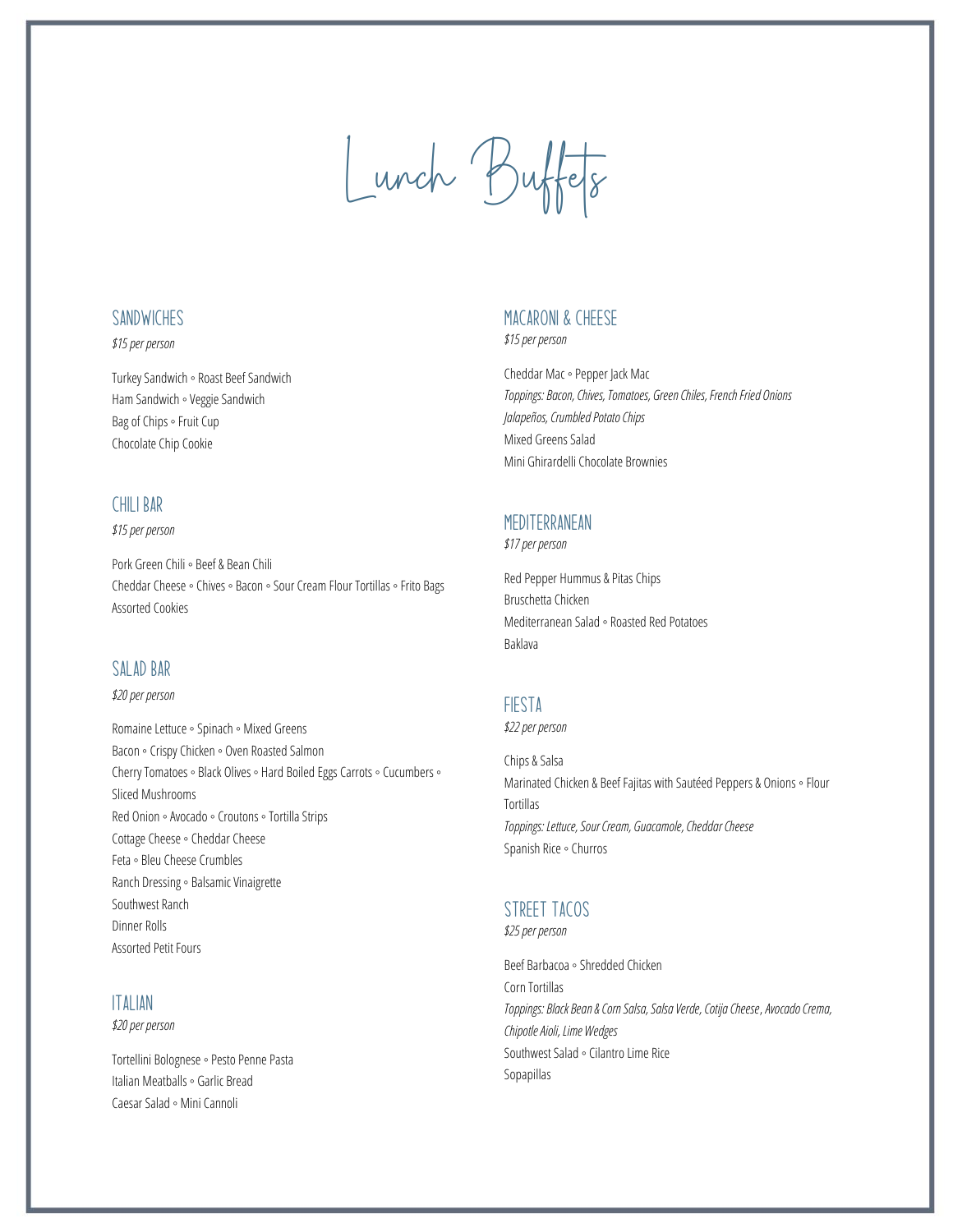Snacks

#### *\$3 per person for one item ◦\$6 per person for two items*

Chocolate Chip Cookies Ghirardelli Chocolate Brownies Individual Bags of Potato Chips Mixed Nuts Assorted Muffins

Pretzels Assorted Candy Bars Assorted Whole Fruit Granola Bars Trail Mix

Hors D'Oeuvres

*\$3.50each per person*

## Passed Hors D'Oeuvres

Asiago Chicken Blossom Chicken Drumettes Santa Fe Chicken Egg Rolls Smoked Chicken Quesadilla Waldorf Chicken Salad Bites Bacon Wrapped Jalapeños Pork Pot Stickers Prosciutto Wrapped Asparagus Seasonal Grilled Sausage Mini Beef Wellington Steak Crostini Mini Crab Cakes

Scallops Wrapped in Bacon Smoked Salmon Crostini Tuna Tartare on Wonton Crisp Brie and Raspberry in Phyllo Caprese Skewers Fried Ricotta Ravioli Guacamole Potato Skin Pretzel Bites Spanakopita Stuffed Mushroom Caps Tomato Basil Soup Vegetable Quesadilla

## STATIONARY HORS D' OEUVRES

Antipasto Skewers Artisan Cheese Display Caprese Skewers Crudité & Dips Fruit Skewers Guacamole & Salsa Bar

Italian Meatballs Queso Dip with Tortilla Chips Red Pepper Hummus with Pita Chips Shrimp Cocktail Tomato Bruschetta Warm Spinach Artichoke Dip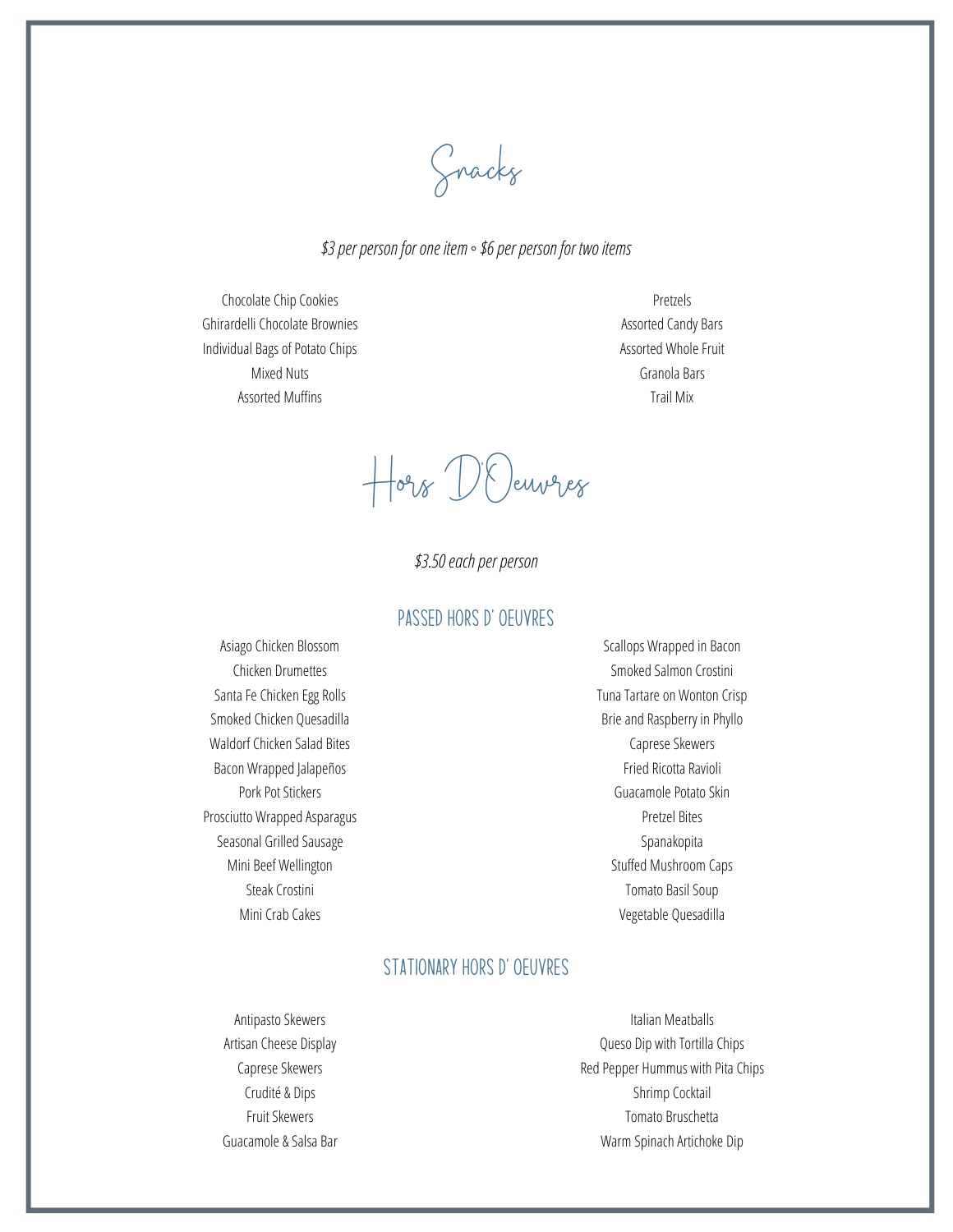Bar Packages

## Consumption Bar

*Final check is based upon the actual drinks ordered and paid in full by the host*

\$6 Bottled Beer ◦ \$7 House Wine ◦ \$8 Well ◦ \$10 Premiums \$12 Well Doubles/Martinis ◦ \$14 Premium Wines ◦ \$15 Premium Doubles/Martinis \$4 Red Bull

## Hosted Bar

*Hosted Bar Packages includes Non-Alcoholic Beverages (excluding Coffee)*

## **EMCEE**

5 Hours ◦ \$21pp 4 Hours ◦ \$18pp 3 Hours ◦ \$15pp 2 Hours ◦ \$12pp Ticket ◦ \$7ea

Includes: Beer & House Wine

## Opener

5 Hours ◦ \$29pp 4 Hours ◦ \$25pp 3 Hours ◦ \$21pp 2 Hours ◦ \$17pp Ticket ◦ \$8ea

#### Includes:

Beer, House Wine & Well Spirits

#### CASH BAR

*Guests pay for their own beverages – We accept Cash or Credit Cards*

#### \*When NOT combined with Consumption OR Hosted Bar Package:

Non-Alcoholic Beverages not included ◦ Bartender Fee will apply One Bartender: \$25 per hour *(One Bartender per 60 Guests)*

#### Headliner

5 Hours ◦ \$34pp 4 Hours ◦ \$30pp 3 Hours ◦ \$26pp 2 Hours ◦ \$22pp Ticket ◦ \$12ea

Includes:

Beer, Premium Wine & Premium Spirits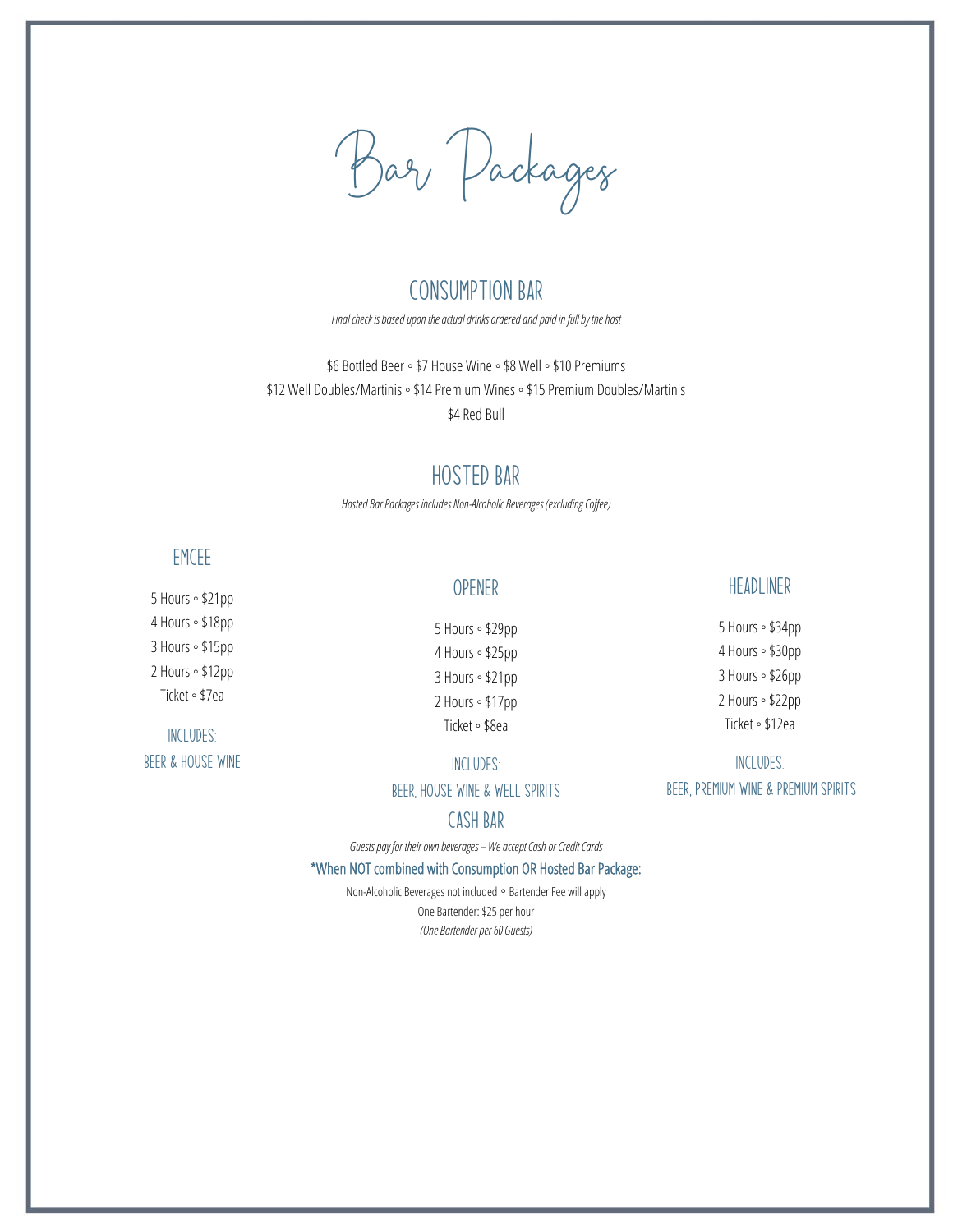Non-Alcoholic Beverages

## BEVERAGE STATION

*\$2 per person – Choice of Two*

Coke ◦ Diet Coke ◦Sprite ◦ Ginger Ale ◦ Lemonade ◦ Iced Tea Orange Juice ◦ Cranberry Juice ◦ Tonic Water ◦ Club Soda

*Excludes Coffee*

## STANDARD COFFEE STATION

*\$2.50 per person*

Regular Coffee, Decaf Coffee, Hot Tea Service Flavored Creamers ◦Sweeteners

## Gourmet coffee station

*\$5 per person*

Regular Coffee ◦ Decaf Coffee ◦ Hot Tea Assorted Syrups ◦Sweeteners ◦ Flavored Creamers ◦ Whipped Cream ◦ Crushed Peppermint Chocolate Sprinkles ◦ Biscotti

## HOT CHOCOLATE AND APPLE CIDER STATION

*\$4 per person*

Hot Chocolate ◦Apple Cider ◦ Crushed Peppermint ◦ Mini Marshmallows Cinnamon Sticks ◦ Chocolate Sprinkles ◦ Whipped Cream

## Other beverages

Bottled Water ◦ \$2.00 per bottle Canned Soda ◦ \$2.00 per can Red Bull ◦ \$4.00 per can *Water Station is Always Complimentary*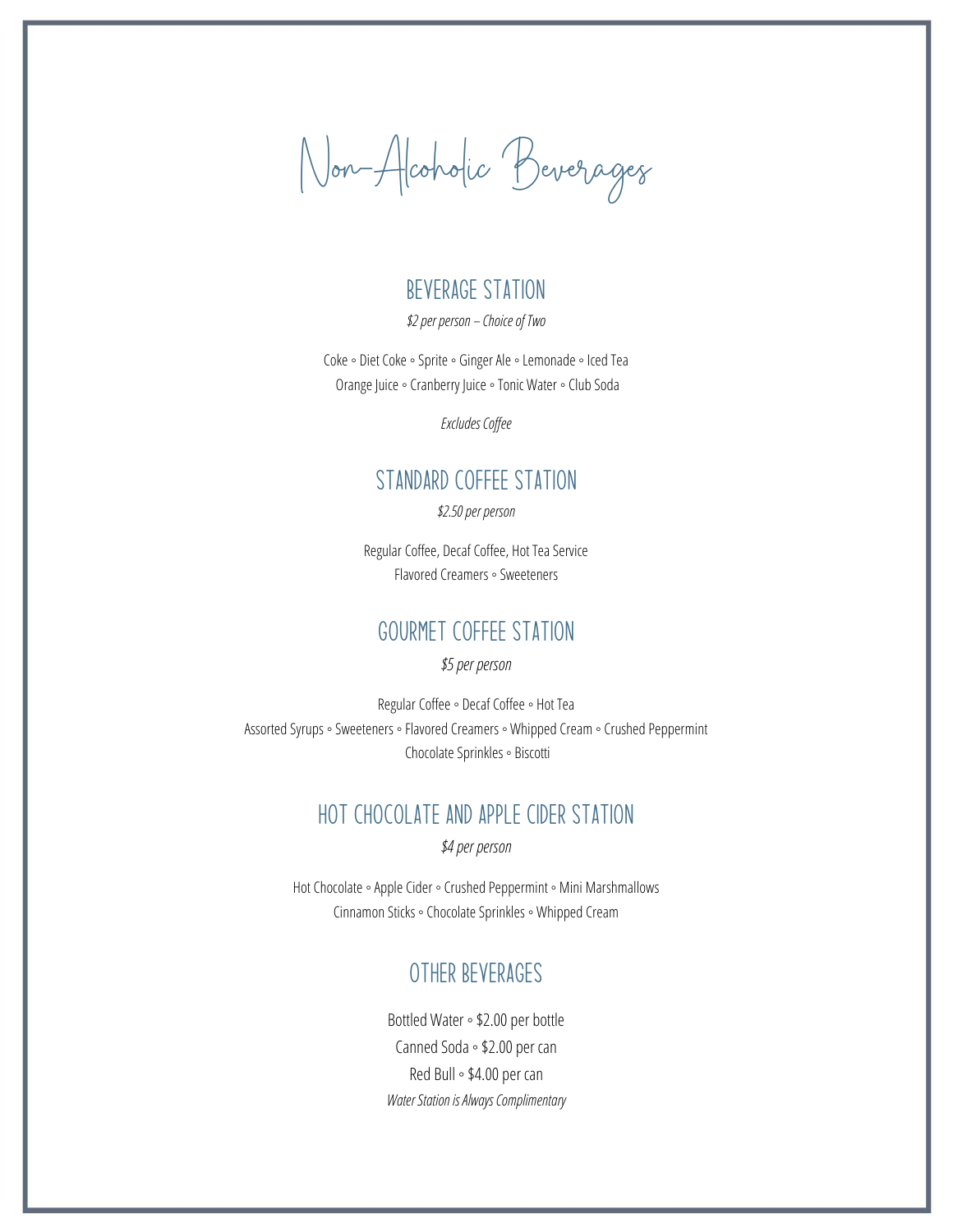Audio & Visual

Curtis Ballroom Screen \$50 H4 Screen \$50 Showroom Screen \$50 LCD Projector \$100 Portable Screen \$25 Sound Cord \$30 White Board with Markers \$40 Flipchart with Markers \$40 Lobby Television \$25 Bar Television \$50 Bar Television with Antenna \$75 Audio / Visual Technician \$75/hour Podium \$25 DVD Player \$25 Curtis iPod Hookup \$25 Ethernet Cord \$10 Custom Snapchat Filter \$100 Microphones: *Lavalier -\$75 ◦ Wireless -\$50 ◦ Wired -\$25*

*Wi-Fi -Complimentary*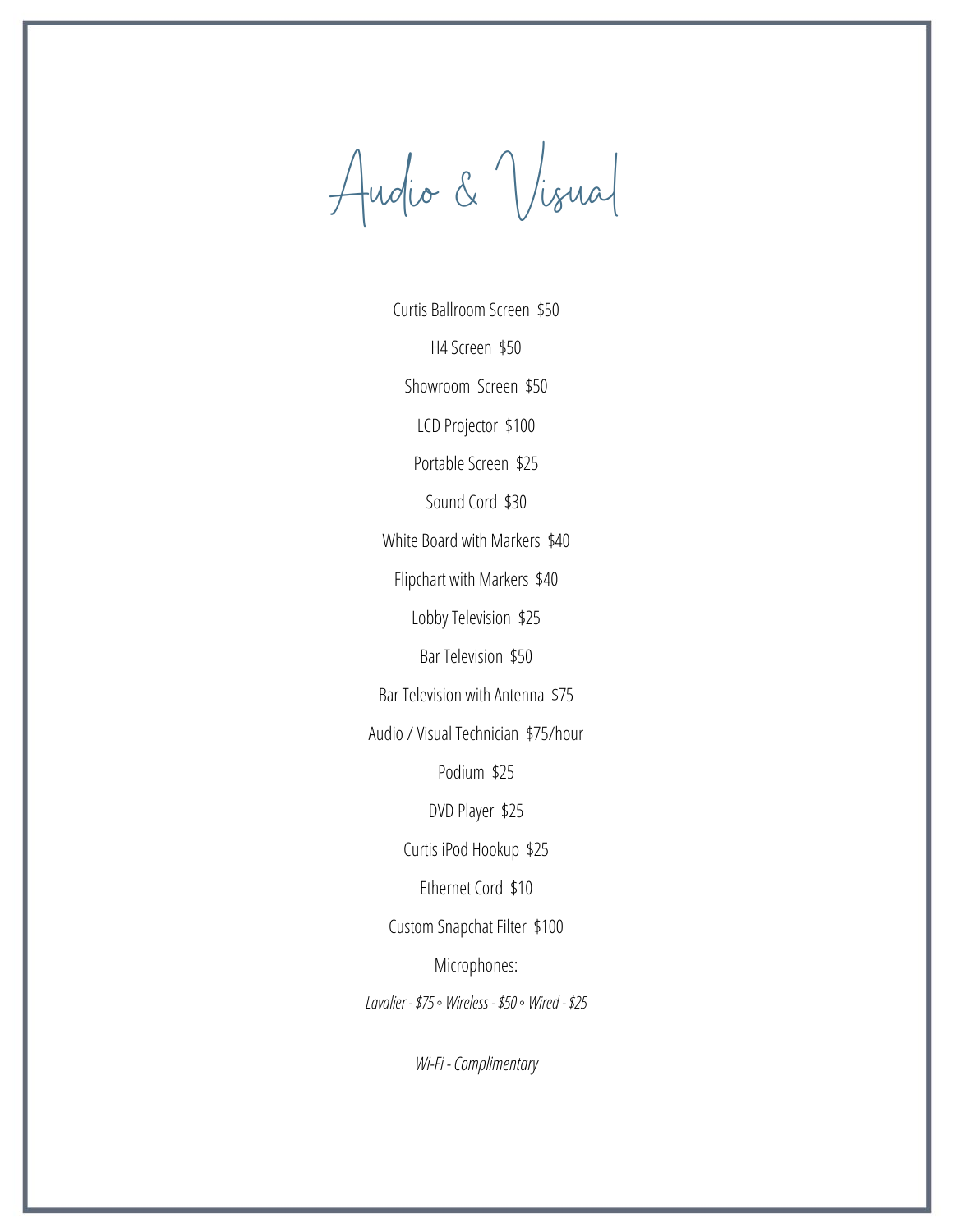Showroom Tickets

- *Group Packages:* for groups of 20 or more parties under 20 must go through box office unless dining with us beforehand
- *Pricing:* Show ticket prices are dependent upon the date of the show and headliner Please inquire for a quote
- *Payment:* Due in full at the time of booking
- Everyone in group must be 21 years or older with a valid I.D *(18 & older on Wednesdays)*
- Two-item minimum per person in the showroom Includes: Food, non-alcoholic & alcoholic beverages
- By purchasing group tickets, you will receive reserved seating as a group in the showroom
- Showroom food and beverage tickets are available, please inquire

Showtimes

## Comedy Works South at The Landmark

Monday – CLOSED\*

Tuesday, Wednesday & Thursday – 7:30pm

Friday & Saturday – 7:15pm & 9:45pm

Sunday – 7:00pm\*

\*Varies seasonally and due to special comedic events

ALL TICKETS ARE NON-REFUNDABLE *We accept Cash, Visa, Master Card, Discover and American Express*